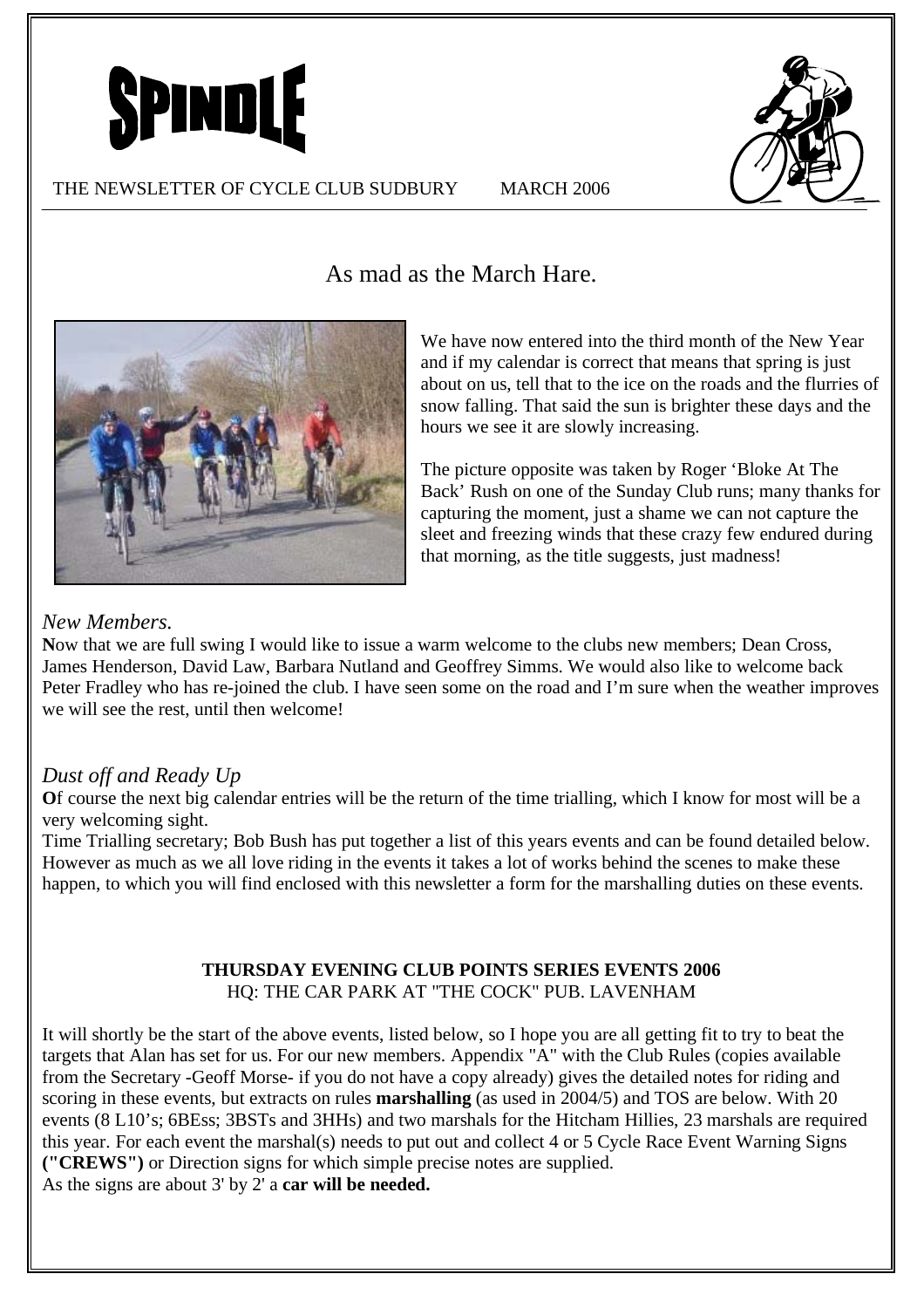



#### THE NEWSLETTER OF CYCLE CLUB SUDBURY MARCH 2006

**Appx."A" 14:** Riders are required to **marshal** during the series and those who volunteer will be given a date by the committee: Those who marshal will receive 30 points towards their total. They may marshal more than once but may only be allocated 30 points for marshalling in any one season. **15:** When a rider cannot meet his /her allocated date he /she may swap dates with another member which change should be notified to a committee member; who should also be informed if a change is **not** possible.

**21: CTT** Regs and Rules apply. Signing On will close 15 min. prior to first rider's **TOS.** 

fee if you have not already entered for the series by the **15 March.**  DATE | LUT | COURSE | TOS

To avoid allocating inconvenient dates, please fill in the slip attached and take/send to Geoff Morse with your

| DAIE     | LUT   | <b>COURSE</b>                                | 1 U.S |
|----------|-------|----------------------------------------------|-------|
| April 20 | 20:09 | Lavenham '10' - L10 (B1039                   | 18:45 |
| 27       | 20:20 | Brent Eleigh - BE                            | 18:45 |
| May 4    | 20:32 | Bridge Street - BST                          | 19:00 |
| 11       | 20:43 | L10                                          | 19:00 |
| 18       | 20:53 | BE                                           | 19:00 |
| 25       | 21:02 | L10 Inter Club with Colchester Rovers        | 19:00 |
| June 1   | 21:10 | <b>HH</b>                                    | 19:30 |
| 8        | 21:16 | L10                                          | 19:30 |
| 15       | 21:20 | BE                                           | 19:30 |
| 22       | 21:22 | <b>HH</b>                                    | 19:30 |
| 29       | 21:21 | L <sub>10</sub> Inter Club with West Suffolk | 19:00 |
|          |       | Wheelers and Haverhill Wheelers              |       |
| July 6   | 21:18 | BE                                           | 19:30 |
| 13       | 21:12 | <b>HH</b>                                    | 19:30 |
| 20       | 21:04 | L10                                          | 19:15 |
| 27       | 20:54 | L10 CCS Club Championship                    | 19:00 |
| Aug 3    | 20:42 | <b>BE</b>                                    | 19:00 |
| 10       | 20:29 | <b>BST</b>                                   | 18:45 |
| 17       | 20:15 | L10                                          | 18:45 |
| 24       | 20:01 | BE                                           | 18:30 |
| 31       | 19:45 | <b>BST</b>                                   | 18:30 |

For the Committee; who wish everyone a safe and enjoyable series, Bob Bush TT Sec 2.3.06

Hopefully with your support and help we can continue to run another successful season of Time Trialing.

# *Tales of Recent.*

**A**s most of you are aware I'm fairly new to this little thing called cycling and so have not really had much experience in the various disciplines but when Viv Marsh mentioned to me a Audax in Norwich my ears twitched and could not help but be interested. Of course the next few weeks were used to follow Brian Mann as I've heard he has completed a few of these Audax 'things' in the past and so hoped to pick up some tips. No such luck really so I went on what I had heard, a group of cyclists start somewhere, your given some directions and you cycle round for a bit and hopefully all being well and good to end up back were you started. Sounds simple this, ride out of the gates, head to the pub wait a few hours and cycle back again looking all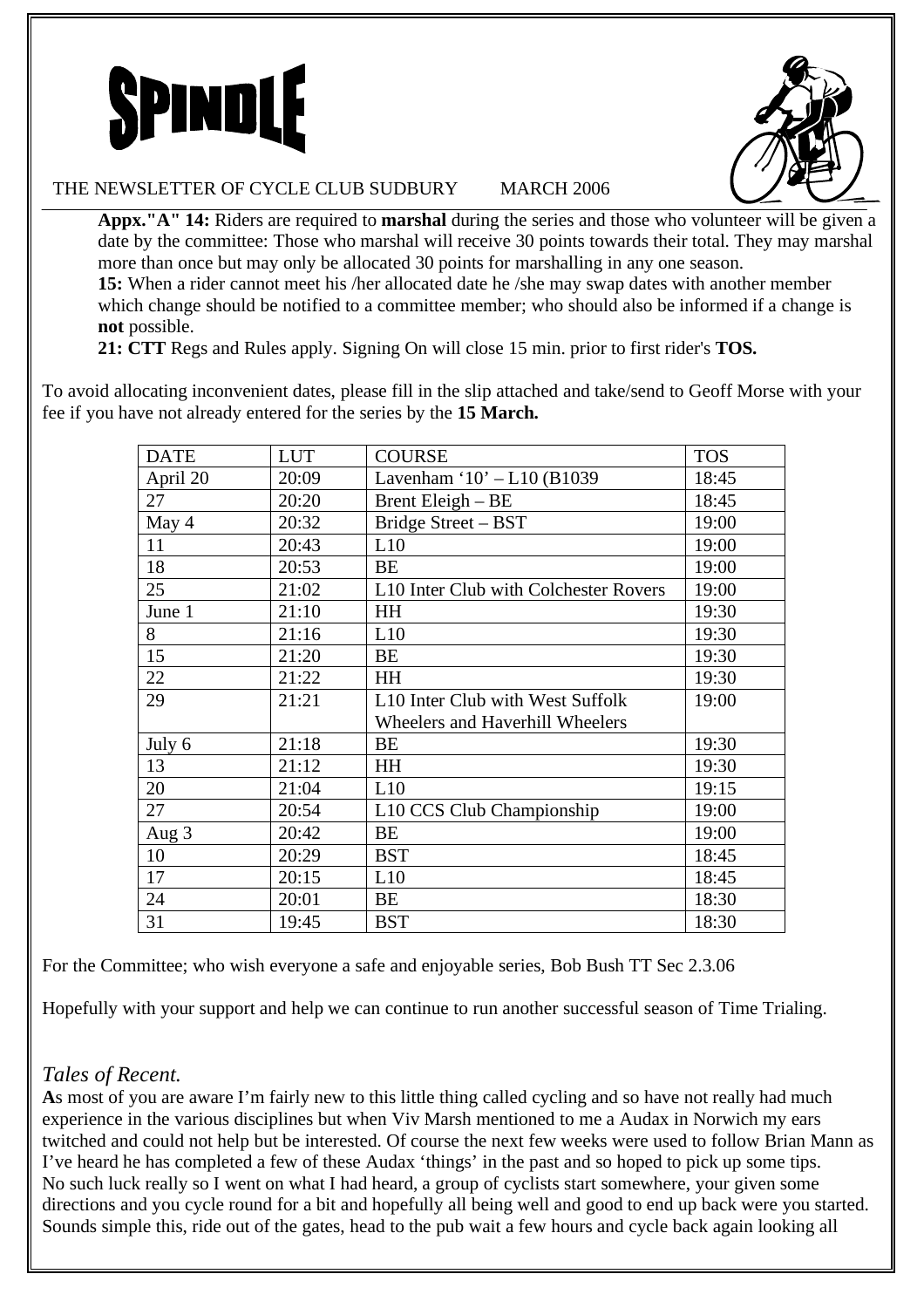



#### THE NEWSLETTER OF CYCLE CLUB SUDBURY MARCH 2006

tired. Once again no such luck, you must answer a couple of questions about your trip and get your Audax issued passport signed on the half way point! Viv had made a good case and so I decided to tag along and give it a try, new comer David Law was also subject to Viv's tales of lore and so we car pooled up to Norfolk to take part in the Water Boatman. Whilst pulling into Norwich we noticed the car behind was also laden with bikes, when the driver came into view we realised it was Robin Weaver with Roger riding shotgun, sometimes you just can't get away. Of course when we pulled into the car park and went to en-role who should we see but 'that Mann' again, Brian. I don't think you can say Audax with out the word Brian.

For me this was a lovely event and a great introduction to the world of Audaxing, it also introduced me to the world of punctures, which is not so great. Yes, that's right up until now I have lived a puncture free life, and then I go and receive two in one sitting (well it was one really but when you don't do things right the first time…) I must apologise to Viv and Dave for the interruptions to the event but a whole hearted thank you to Brian for stopping and helping out.

Roger has written a few words on the event itself and so I'll let him to the talking, typing, reading;

### *A Bit at the Back - Norfolk and Good!*

**A**fter the rigours of the Club Reliability Ride, which appears to be run on the same principals as an Audax ride, but isn't. It's got no café stops, a tight time schedule and little room for error. So even riding the 48 mile route at the 'slower' time allowed, our group still only managed to get back by the skin of out teeth. Punctures,

mechanical problems and general tardiness on my part, ensured we were among the last back to the H.Q. A trip to Norfolk for the Water Boatman 106km Audax from Naridge, sounded a better and more relaxed proposition. With a 9.00am start, getting up at 6.00am to be greeted by thick fog and -1 deg temperatures didn't bode well for the coming ride.

But within sight of the start H.Q., the fog had disappeared, to be replaced with lovely bikers sunshine. Eight club riders made the trip, although this should have been ten, with Andrew and son failing to make the start due to engine maladies with his car on the outskirts of Norwich.

Brian, Dave, Viv and Audax debutante Adam, made up the clubs' hard rider group, While Robin, Roger, James and another debutante, new member Deano, made up the 'not-so hard riders' group.

A pleasant meander through the villages on the edges of the Norfolk Broads in glorious sunshine, proved to be enjoyable. New boy Deano hadn't quite grasped the concept of Audaxing as he continually tried to catch and overtake all and sundry in front of him, before we had to reel him back in.

We managed to go off course after following a tandem couple who had just passed us, up a lonely lane, only to find they were looking for somewhere to have a comfort stop in private! Oops.

The only cafe stop came at 38 miles in Halesworth, which was really far too long for my lack of fitness. We arrived before Brian's group who were last seen puncture mending a few miles back. They suffered more than one blow out during the ride and with Viv's bottom bracket in its last throes; they hadn't had the best of luck. Anyway, suitably fortified with numerous cakes, toasted teacakes and mugs of tea, we headed back with a slight tail wind to help us.

Within 20miles of the finish, a spoke let go on James' rear wheel and he had to complete the ride with no back brake and a very pronounced wheel wobble, which looked impressive from behind whenever he freewheeled down hills.

The end came at 2.00pm with hot soup taken at the College H.Q. as Brian's group arrived from their day's mishaps.

Hare and the Tortoise come to mind!

**Riding Time 4hrs 29 mins @ 14.5mph**